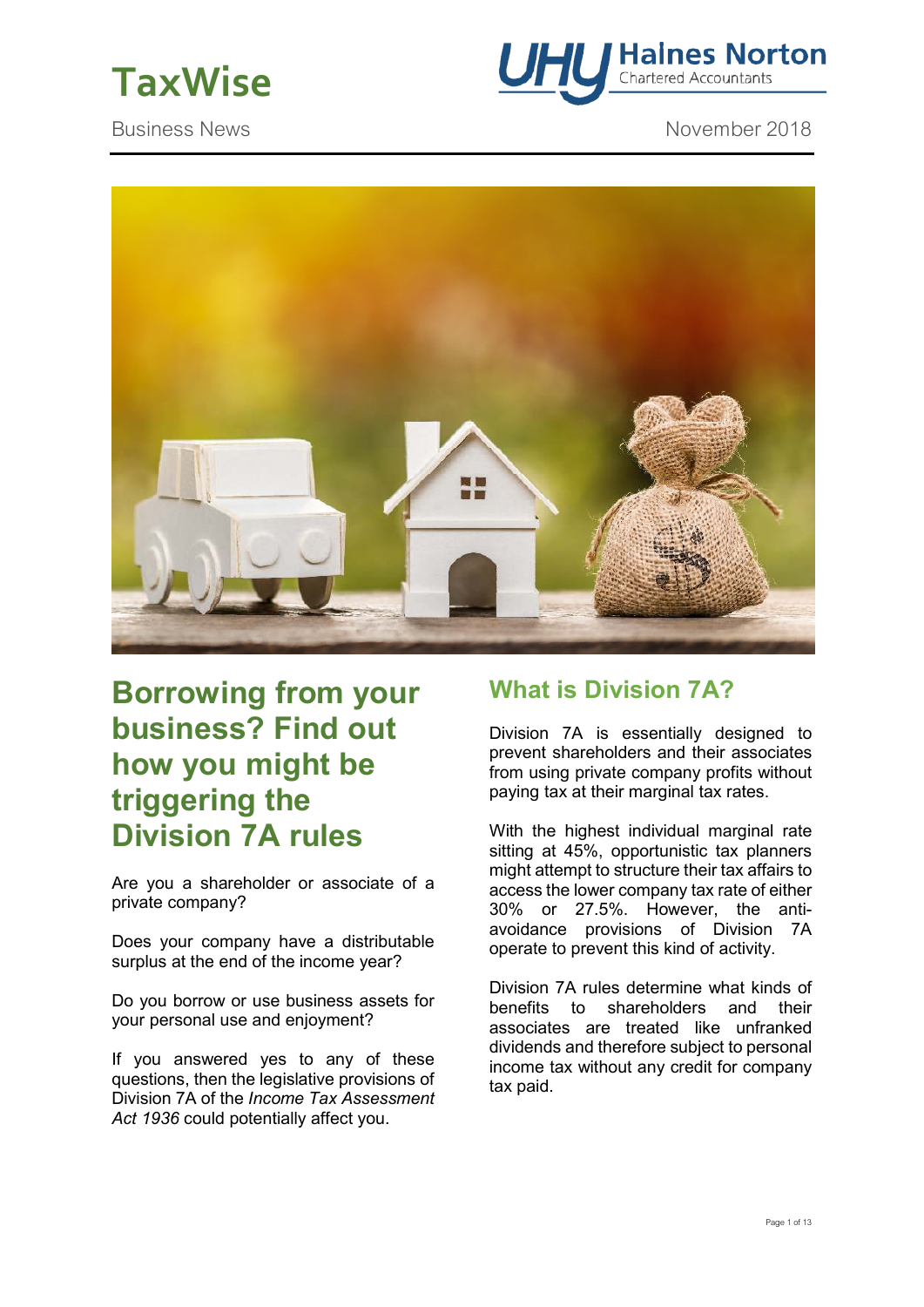# **Does Division 7A apply to me?**

You may potentially be affected by Division 7A if you are a:

- private company
- non-resident private company
- closely-held corporate limited partnership
- trust
- interposed entity
- shareholder or associates of a shareholder.

*Note!* The term 'associate' in this case extends to a shareholder's spouse, child, relative or trustee of a trust under which the shareholder benefits.

## **What transactions does Division 7A apply to?**

Division 7A can apply to a broad range of transactions, including:

- loans
- payments
- debt forgiveness
- payments or loans where a trust has an unpaid present entitlement (UPE)
- payments and loans through interposed entities
- private use of company assets
- transfer of company assets
- gifts
- guarantees.

*Note!* An unpaid present entitlement (UPE) is a payment or distribution that you are entitled to but have not been paid.

# **When does Division 7A** *not*  **apply?**

Division 7A does *not* apply to:

- payments to a shareholder or associate in his or her capacity as an employee. In such situations, fringe benefits tax (FBT) may apply rather than Division 7A.
- amounts that are assessable to the shareholder or their associate under other parts of the income tax law, such as normal dividends or director's fees.
- a payment or benefit that is potentially subject to Division 7A if it is repaid or converted into a Division 7A complying loan by the company's lodgment day for the income year in which the payment or benefit occurs.

### **What is a complying loan?**

A loan is a complying loan if the loan has satisfied the minimum interest charge and maximum term requirement and is made or put under a written agreement before the private company's lodgment day (currently 7 or 25 years depending on the terms).

### *Note!*

Complying loans will have tax implications for the company and shareholder (eg the taxation of interest will need to be considered).

## **When is Division 7A triggered?**

Division 7A can be triggered if:

- a private company provides a payment or benefit to a shareholder or associate; or
- a trust has allocated income to a private company but has not actually paid it, and the trust has provided a payment or benefit to the company's shareholder or their associate.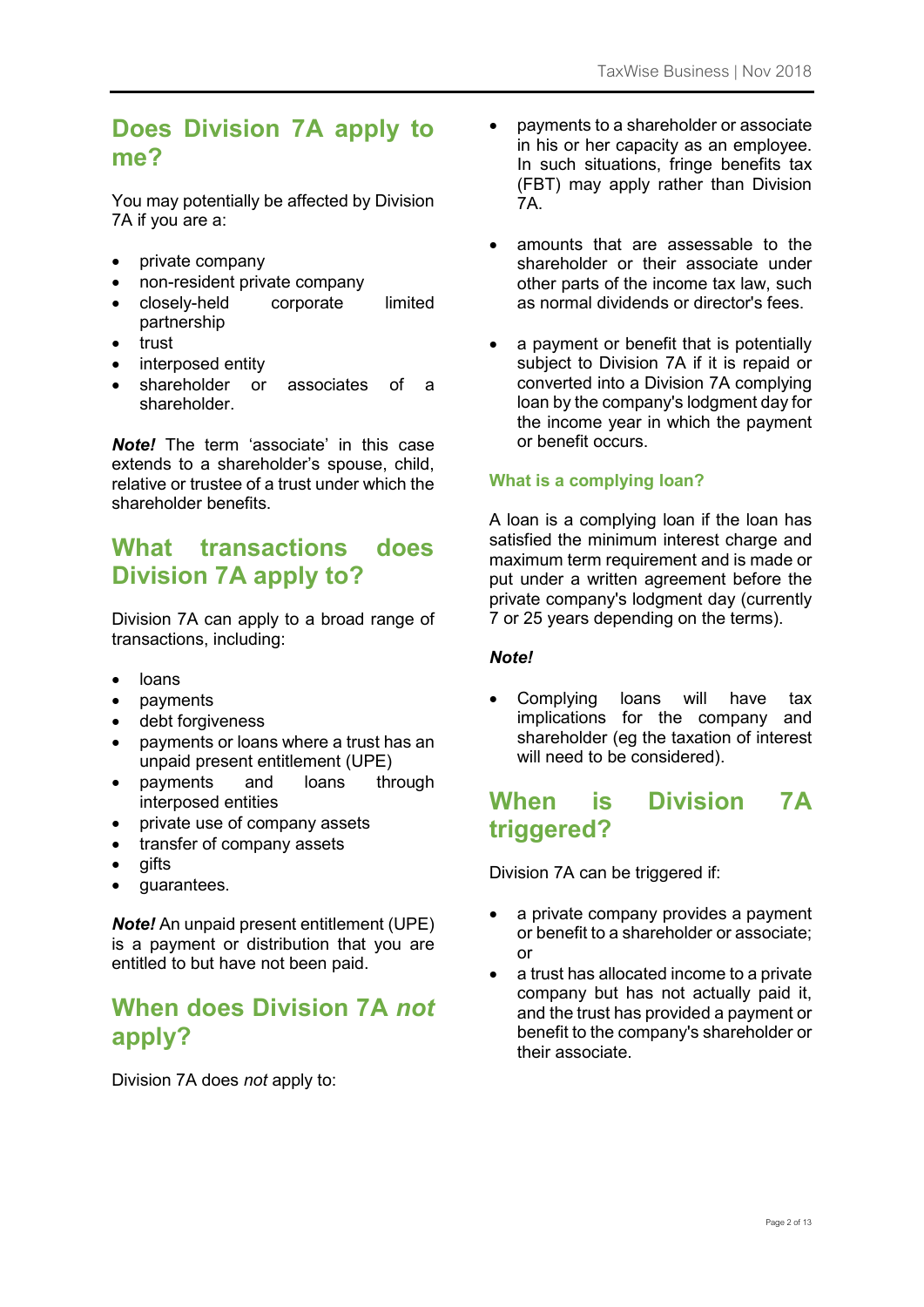### *Note!*

- A payment or other benefit provided by a private company to a shareholder or their associate can be treated as a dividend for income tax purposes under Division 7A even if the participants treat it as some other form of transaction such as a loan, advance, gift or writing off a debt.
- Division 7A can also apply when a private company provides a payment or benefit to a shareholder or associate through another entity, or if a trust has allocated income to a private company but has not actually paid it, and the trust has provided a payment or benefit to the company's shareholder or their associate.

# **What is considered a payment by a private company?**

A payment may include:

- the provision of an asset for use by a shareholder or their associate (other than a transfer of property)
- when a company asset is available for use by a shareholder or their associate to the exclusion of the company, but not where there is a general entitlement to use the company's assets
- a right to use assets under a licence or lease, but which does not involve a transfer of property. It does not matter when the right to use the asset is granted.

*Note!* An asset may also be available for use by a shareholder or their associate without a formal agreement or where there is no actual use.

### **When is a payment treated as a dividend?**

A private company may be taken to pay a dividend to an entity at the end of the company's income year if it pays an amount to the entity during the year:

- when the entity is a shareholder or an associate of a shareholder of the company; or
- a reasonable person would conclude that the payment was made because the entity was a shareholder or an associate of a shareholder at some time.

### *Note!*

- However, the total of all dividends a private company is taken to pay under Division 7A is limited to its distributable surplus for that income year.
- Division 7A applies even if the participants treat the payment or benefit as some other form of transaction such as a loan, advance, gift or writing off a debt.

## **What is considered a loan by a private company?**

A loan may include:

- an advance of money
- a provision of credit or any other form of financial accommodation
- a payment for a shareholder or their associate, on their account, on their behalf, or at their request if they have an obligation to repay the amount
- a transaction (whatever its terms or form) that is the same as a loan of money.

# **When is a loan treated as a dividend?**

A private company may be taken to pay a dividend to an entity at the end of the company's income year, if it loans an amount to an entity during the year:

• when the entity is a shareholder or an associate of a shareholder of the company; or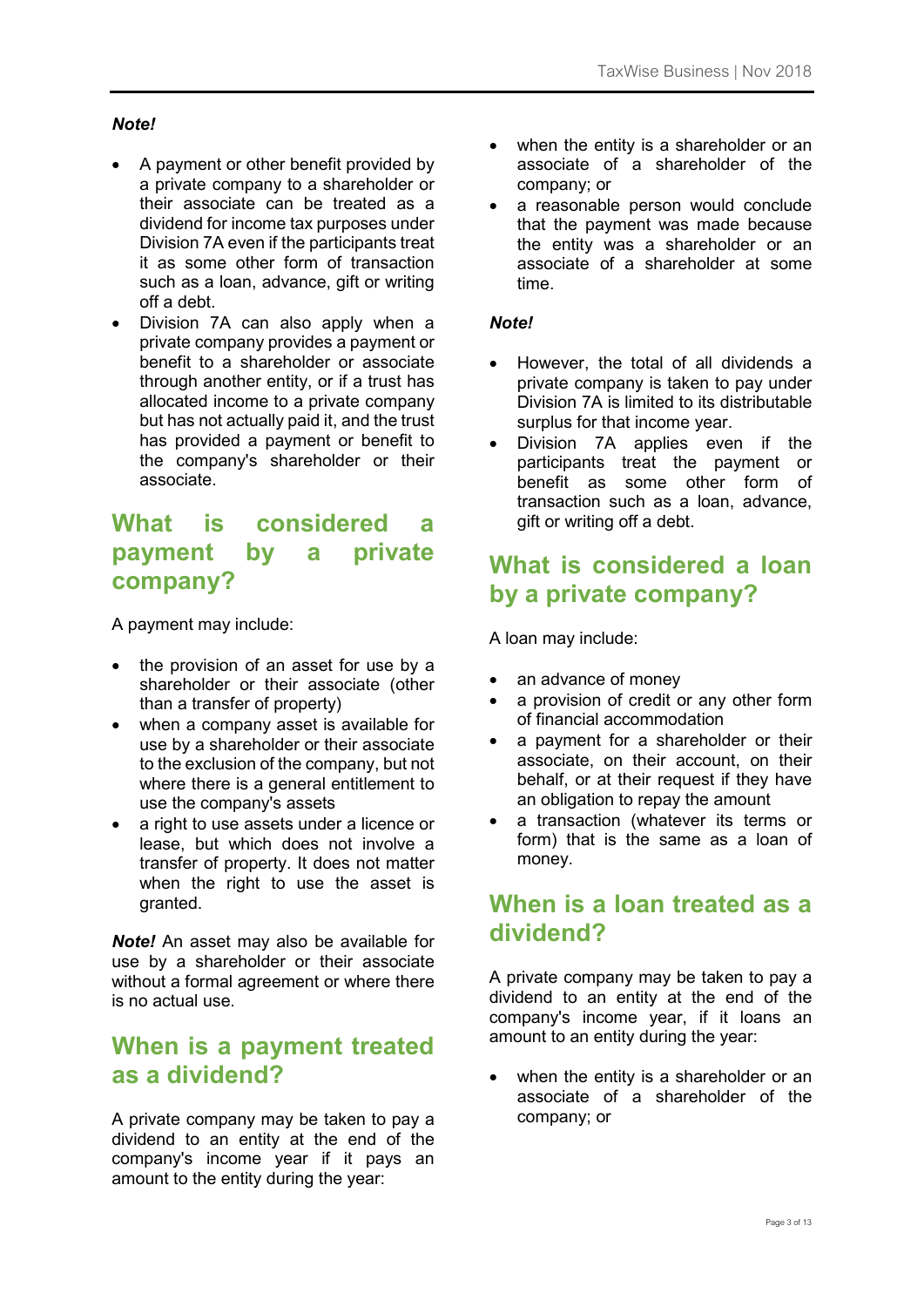• a reasonable person would conclude that the payment was made because the entity was a shareholder or an associate of a shareholder at some time.

### *Note!*

• However, the total of all dividends a private company is taken to pay under Division 7A is limited to its distributable surplus for that income year.

## **Transactions that will create deemed dividends**

Certain transactions between a private company and shareholder or associate are deemed to create an unfranked dividend assessable to the shareholder or associate.

### *Note!*

• The shareholder or associate need not be a shareholder or associate at the time the transaction occurred, as long as a reasonable person would conclude that the transaction occurred because the person was a shareholder or associate at some time.

### **Payments treated as deemed dividends**

These include:

- an amount paid or credited to the shareholder or associate
- an amount paid or credited on behalf of. or for the benefit of, the shareholder or associate
- a transfer of property to the shareholder or associate.

#### *Case study 1*

Matt owns shares in a private company, ABC Pty Ltd. On 30 June 2017, ABC Pty Ltd makes a payment of \$5,000 to Matt's mother, Norma.

Norma is not an employee of ABC Pty Ltd and she is not an associate of an employee of the company. However, she is an associate of Matt.

The payment will be taken to be an unfranked dividend paid to Norma and she must include the \$5,000 as assessable income on her 2016-17 tax return.

#### **Loans treated as deemed dividends**

These include:

- loans made to a shareholder or an associate of a shareholder
- loans that are not fully repaid before the private company's lodgment day for the year when the loan is made. A private company's lodgment day is the earlier of the due date for lodgment, or the actual date of lodgment of the private company's income tax return for the income year
- loans that are not excluded specifically by other sections of Division 7A.

#### *Case study 2*

Charlotte is a shareholder in a private company, XYZ Pty Ltd. Charlotte's credit card bills, totalling \$10,000, are paid with company cheques throughout the income year and debited to her loan account. Interest is not payable on the balance of the loan account.

If Charlotte repays the \$10,000 to XYZ Pty Ltd by the end of the company's income year, no amount should be treated as a deemed dividend under Division 7A. If she does not repay all of the \$10,000, an unfranked dividend may arise.

There may be other tax implications for Charlotte and the company.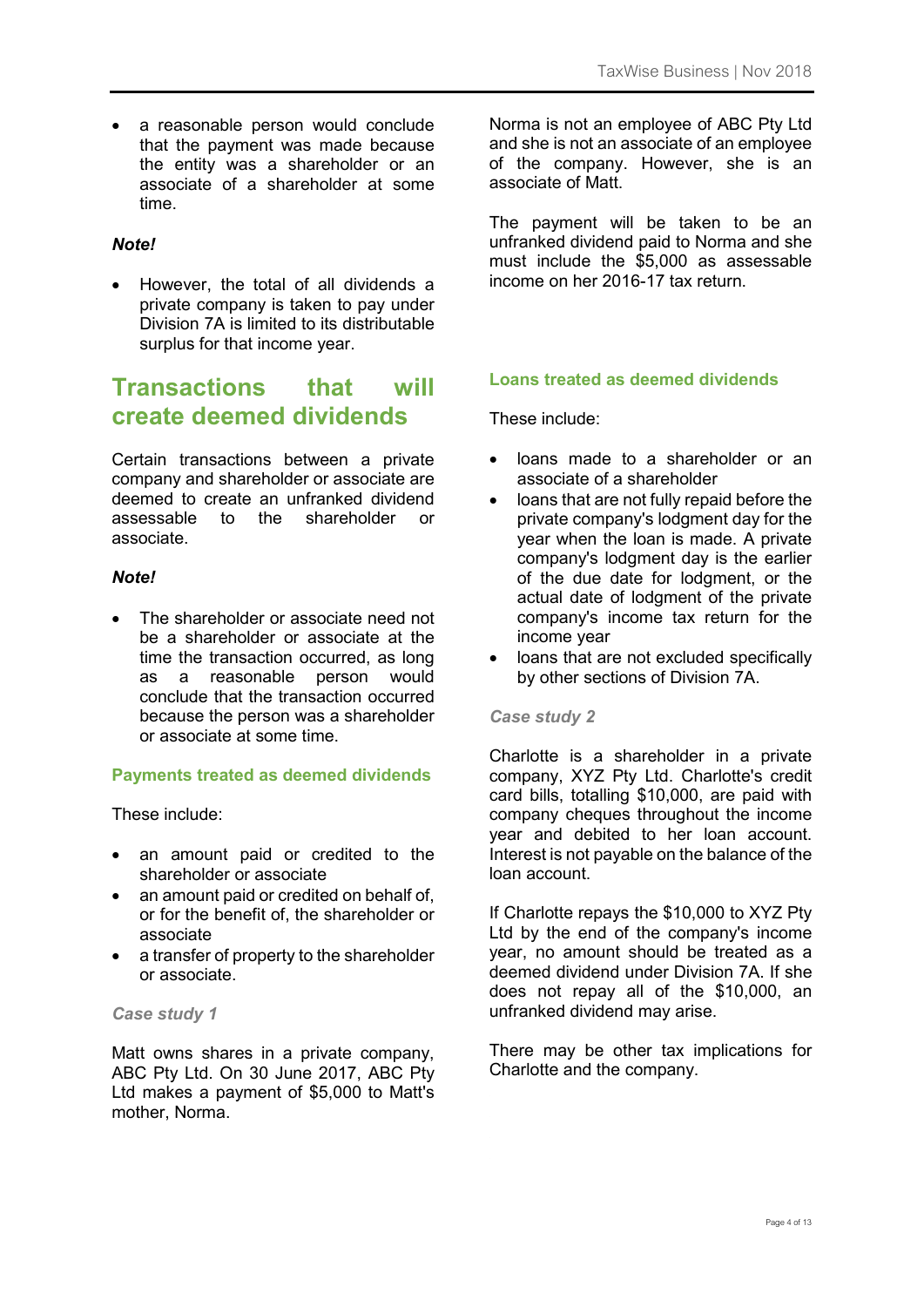# **Consequences of triggering Division 7A**

Generally, if Division 7A has been triggered, the shareholder would be deemed to have received a dividend equal to the amount of the payment, loan or benefit received.

### **What if I borrow an asset from my company for personal use?**

#### *Case study 3*

Bruce is a shareholder of a private company that owns a luxury yacht. Bruce does not have a formal agreement with the company in relation to the yacht, however, he borrows the yacht and takes it out every second weekend. Bruce keeps the yacht at the company's business premises, but takes the key home. Bruce stores his personal items on the yacht.

Bruce's fortnightly use of the yacht is effectively treated like a payment under Division 7A. The availability of the yacht for Bruce's use is also subject to Division 7A because the yacht is not readily available for use by the company.

The company would need to arrange with Bruce to get the key and for the removal of his personal items before using the yacht. The asset is available for Bruce's use to the exclusion of the company.

#### *Case study 4*

Nicole is a shareholder of a private company that owns a city apartment. The apartment is generally available for rent. However, Nicole asks the company not to rent the apartment out for a week so that she and her family can borrow it over a long weekend. Nicole's use of the apartment may be a payment for the purposes of Division 7A.

#### **What if my company provides a loan to a shareholder?**

#### *Case study 5*

Conway Pty Ltd loans \$20,000 to Angie, a shareholder of Conway Pty Ltd. The money is loaned to Angie on the basis that she pays it back when she can. The \$20,000 is a loan from Conway Pty Ltd to Angie because it is an advance of money. Consequently, Division 7A may apply.

### *Case study 6*

Wayne Pty Ltd provides \$10,000 to Bob, a shareholder of Wayne Pty Ltd, by way of a promissory note. The note places no obligation on Bob to repay the amount. The \$10,000 is a loan from Wayne Pty Ltd to Bob because it is a form of financial accommodation. Consequently, Division 7A may apply.

### **What if my company provides a car for use by a shareholder?**

#### *Case study 7*

Carla is a shareholder of a private company that owns five cars for company use. Shareholders and their associates have general permission to use the cars on weekends if they are not being used for company business. Carla regularly takes one of the cars home.

Carla's use of the car that she takes home will be subject to Division 7A. This will include driving the car (actual use) and the availability of the car for her use to the exclusion of the company, such as when it is parked at home, or at a restaurant that Carla is visiting.

Although Carla may have general permission to use all five of the cars, she does not use all of them for the purposes of Division 7A. The four cars that Carla leaves at the company premises are available for the company to loan to another shareholder, employee, customer, or other party. That is, these cars are not available to Carla to the exclusion of the company.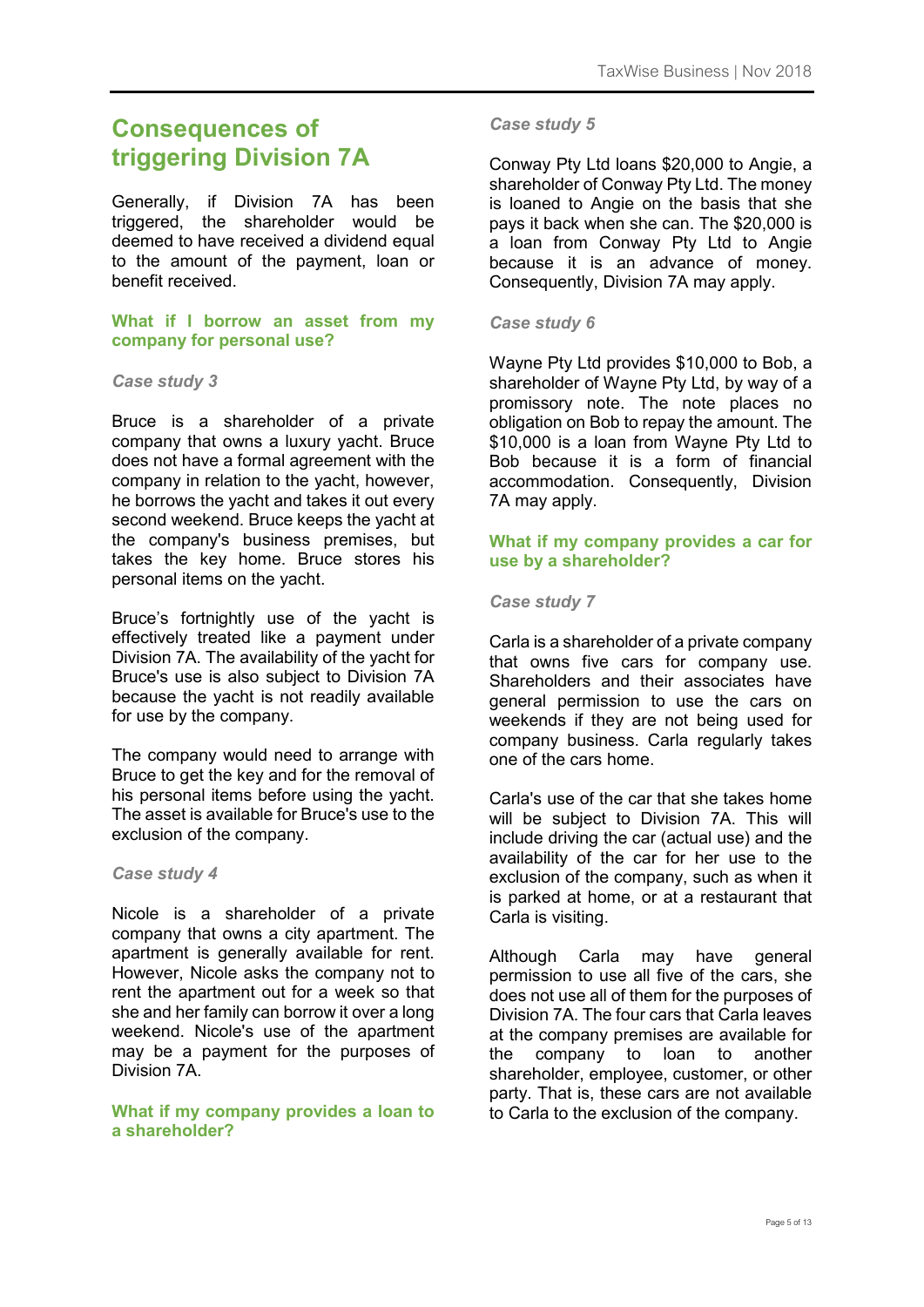*Note!* Providing cars or other residual benefits (eg a holiday house) to shareholders may be caught by FBT instead of Division 7A. Speak to your tax adviser to find out more.

# **Government's proposed changes to Division 7A**

The Government recently released for public consultation a paper proposing changes to Division 7A.

The proposed changes to the legislation are intended to apply from 1 July 2019 and may impact you if you are a company owner, a shareholder of a private company or an associate of a shareholder.

### **What do the changes mean?**

The proposed changes are intended to make it easier for businesses to comply with Division 7A. The amendments will comprise:

- a self-correction mechanism to assist taxpayers to promptly rectify breaches of Division 7A;
- clarification that unpaid present entitlements (UPEs) come within the scope of Division 7A;
- simplified loan rules. As mentioned above, complying loans are not treated as dividends under Div 7A. Under the current law, there are 2 types of complying loans (7 years for an unsecured loan or 25 years for a secured loan). Under the proposed changes, there will be one single 10 year model.

### **What next?**

Division 7A is always on the ATO's radar. Speak to your tax adviser if you have been involved in transactions that you think may trigger Division 7A. ■



# **Is your business car available for private use?**

A car fringe benefit occurs when your business owns or leases a car and makes it available for your employees' private travel. In this case, directors might also be employees.

*Note!* Generally, travel to and from work is private use of a vehicle.

For fringe benefits tax (FBT) purposes, a car is any of the following:

- a sedan or station wagon
- any other goods-carrying vehicle with a carrying capacity of less than one tonne – eg a panel van or utility (including four-wheel drive vehicles)
- any other passenger-carrying vehicle designed to carry fewer than nine passengers.

If the vehicle provided does not meet the definition of a car, and your employee has private use of the vehicle, the right to use the vehicle may be a residual fringe benefit.

## **Providing car fringe benefits**

Some examples of providing a car fringe benefit include:

employees using the car for private travel, such as travel between work and home;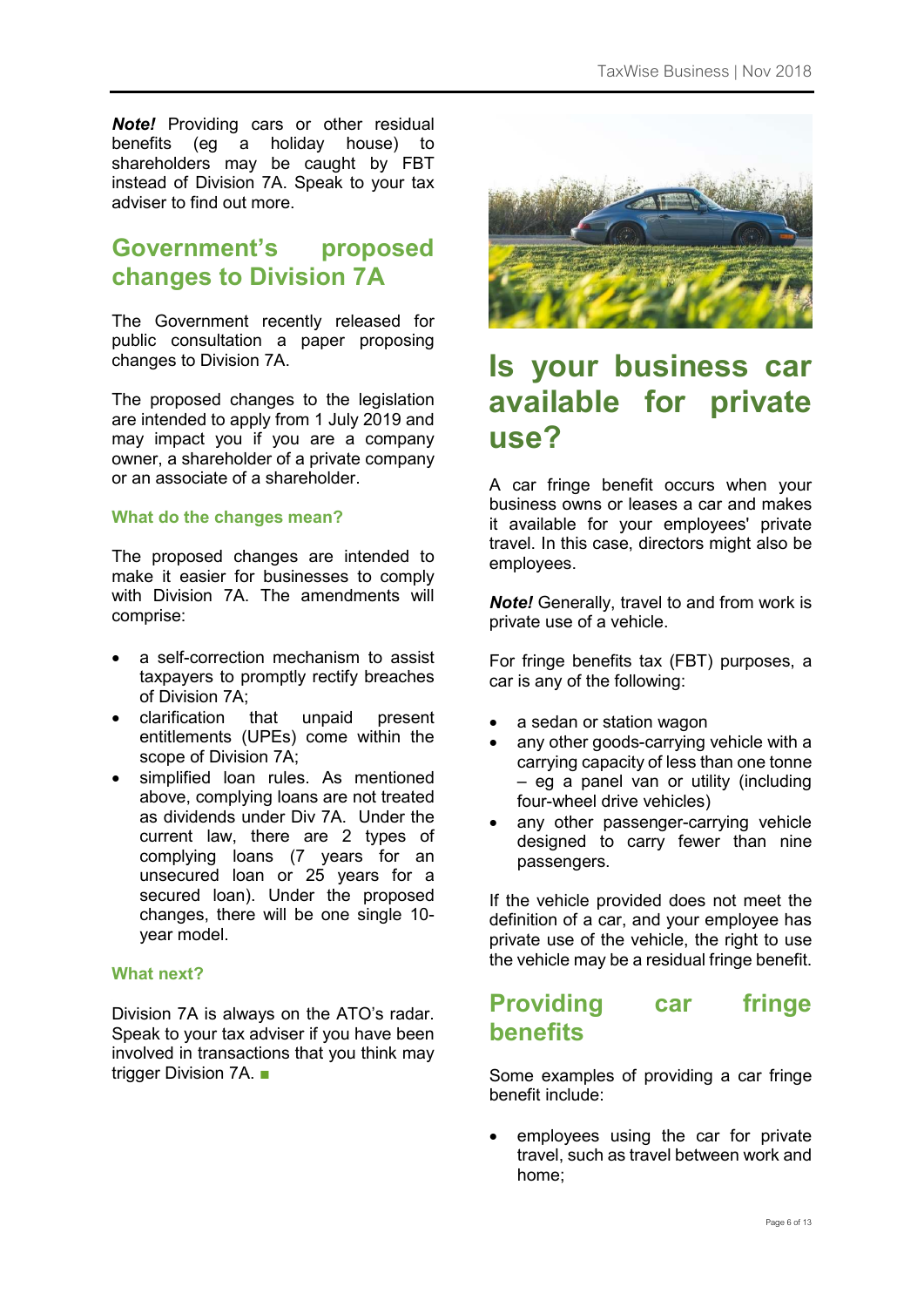• garaging the car at or near your employees' home, which makes it available for private use – even if it is not used privately.

### *Note!*

- If a car is garaged at or near your employee's home, even if only for security reasons, it is taken to be available for their private use regardless of whether or not they have permission to use the car privately.
- Similarly, where the place of employment and residence are the same, the car is taken to be available for the private use of the employee.

# **Working out the taxable value of a car fringe benefit**

To calculate a car fringe benefit, as an employer, you must work out the taxable value of the benefit using either:

- the statutory formula method (based on the car's cost price)
- the operating cost method (based on the costs of operating the car).

You can choose whichever method yields the lowest taxable value, regardless of which method you used in a previous year.

*Note!* If you have not kept the required documentation for the operating cost method (eg log books), you must use the statutory formula method. ■



# **Do you import goods and services?**

GST applies to most imports over \$1,000. GST is 10% of the value of the goods you have imported. You generally need to pay this to the Department of Home Affairs before you can receive the goods.

There is a scheme where you can pay your GST later. This is called the deferred GST scheme (DGST), and there are eligibility requirements.

If you are registered for the deferred GST scheme, you don't need to pay GST until after the goods are imported and you lodge your next activity statement.

If you're registered for GST, you may be able to claim a credit for any GST paid on goods you import for your business.

### **What is the deferred GST scheme?**

If you import goods and services, the deferred GST (DGST) scheme allows you to defer payment of GST on all taxable importations into Australia. This is subject to eligibility requirements.

#### *Note!*

• You need approval to participate in the DGST scheme, which you can get by applying to the ATO.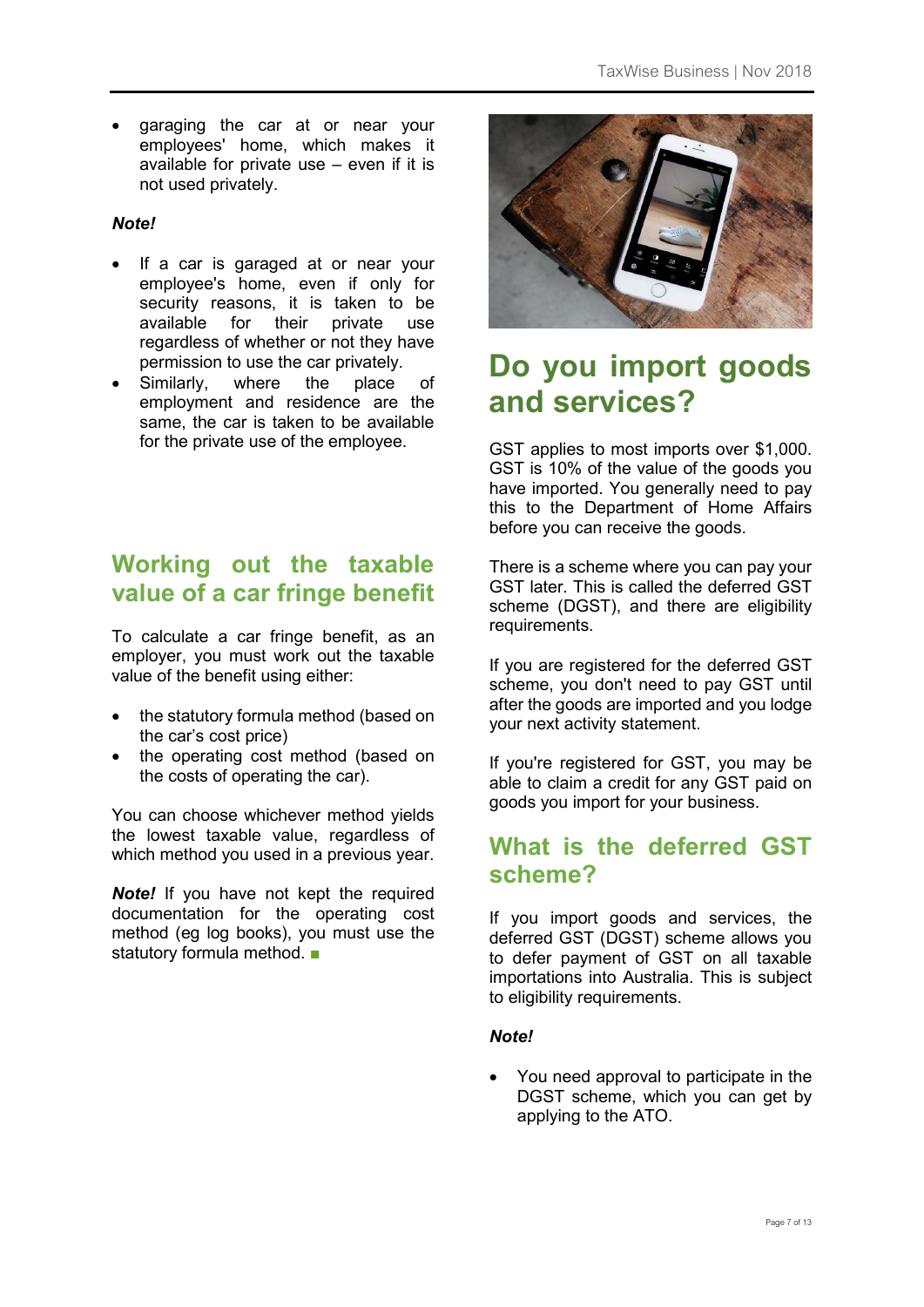# **Am I eligible to participate in the deferred GST scheme?**

To be eligible to participate in the deferred GST scheme, you must:

- have an ABN
- be registered for GST (you can register for GST and apply for an ABN on the one form if you don't already have an ABN)
- lodge your activity statements online
- lodge your activity statements monthly (if you are lodging quarterly, you can elect to lodge monthly)
- make your activity statement payments electronically.

# **When am I** *not* **eligible?**

You may not be eligible if:

- you are not up to date with your tax returns or payments – this includes members of GST groups, branches and joint ventures (see GST group members and representatives)
- you or anyone relevant to the application has, in the past three years, been convicted or penalised by a court for specific offences.

### **Imported goods under \$1,000**

Recently there were some changes so that GST now also applies to low value (under \$1,000) imported goods, digital products or services.

If you're registered for GST and you import low value goods for your business, you shouldn't have to pay GST on these purchases.

### *Tip!*

• You need to remember to provide your supplier with your ABN and a statement that you're registered for GST.

If you're charged GST incorrectly, seek a refund from your supplier. However, if the GST is less than \$82.50, you can claim a GST credit on your next BAS without needing a tax invoice. ■



# **4 ways to avoid simple mistakes with GST reporting**

Businesses can make simple mistakes reporting their GST. To avoid errors, keep an eye out for the following common errors and ensure you report correctly.

### 1. **Transposition and calculation errors**

Transposition errors can occur when an amount is manually input. These errors can be easily eliminated by double checking all figures and calculations before submitting your BAS.

### 2. **No tax invoices**

You need to keep tax invoices to claim GST credits you have claimed on business related purchases.

### 3. **Transaction classification**

Make sure you check what's GST applicable. Transactions involving food may be GST applicable.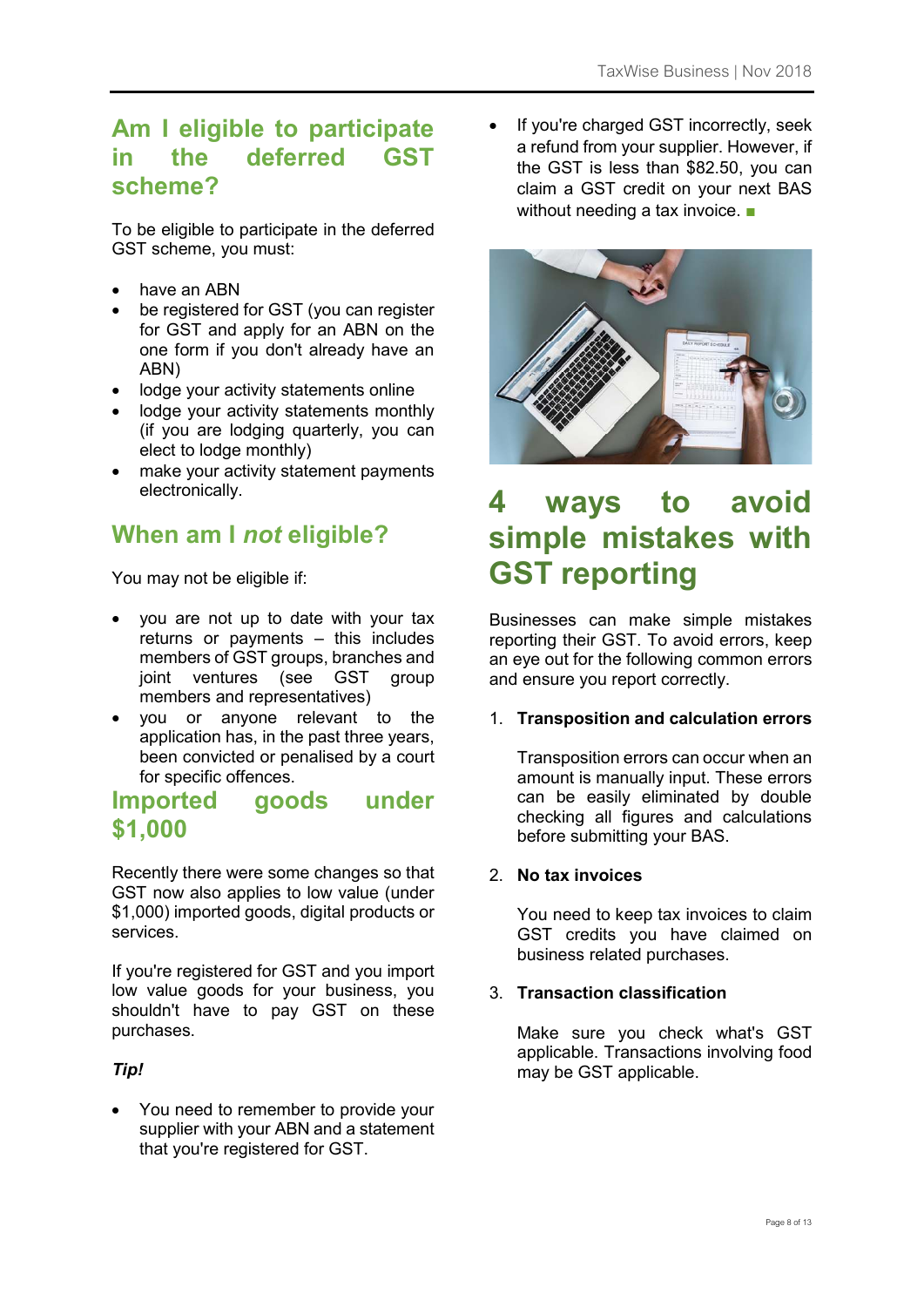### 4. **Accounting systems**

Check your systems as one coding error can classify several transactions incorrectly.

If you find you've made a mistake on a previous return, you can:

- correct the error on a later activity statement – if you meet certain requirements;
- lodge an amendment; or
- contact your tax adviser or the ATO for advice. ■



# **Do you hold vacant land? Your expenses may no longer be deductible**

Are you a property owner sitting on vacant land? The Government has recently released draft legislation to deny deductions for certain expenses associated with holding vacant land.

### **The current law**

The current law allows you to claim the costs of holding vacant land if it is held for the purpose of gaining or producing assessable income or carrying on a business for the purpose of gaining such income.

### **The proposed law**

From 1 July 2019, the proposed law will limit deductions for expenses associated with holding vacant land.

The proposed rules do not apply to expenses associated with holding vacant land that is used by the owner or a related entity to carry on a business. For example, the measure will not apply to a business of primary production or to a property developer that is carrying on a business and is holding land for the purpose of that business.

The proposed rules also do not apply to corporate tax entities, managed investment trusts, public unit trusts and unit trusts.

### **Why the changes?**

This proposed measure was announced in the 2018-19 Federal Budget, and addresses concerns that deductions are being improperly claimed for holding vacant land where the land is not genuinely held for the purpose of earning assessable income.

### **What is vacant land?**

Land is vacant if there is no building or other structure on the land that is substantial and permanent in nature and in use or ready for use.

In this context, land does not have to refer to the whole of the land on a property title but could refer to part of the land on a property title. For example, if a property title includes two areas of land, one containing a factory and the other undeveloped, the part of the property title containing the factory has ceased to be vacant land, while the undeveloped area remains vacant land.

# **What does 'substantive' in nature mean?**

To be substantive, a building or structure needs to be: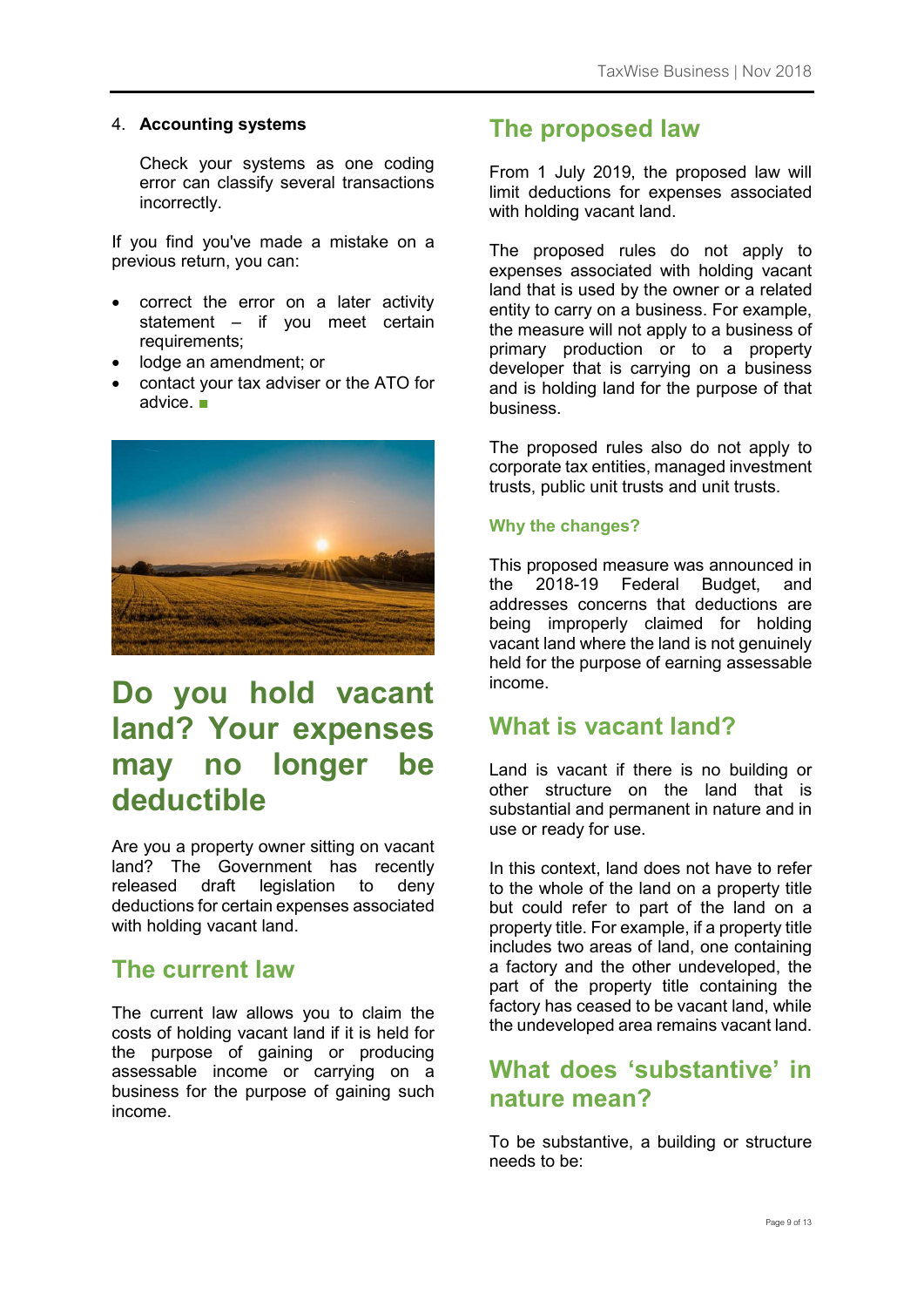- substantial in size; and
- have an independent purpose or function (not ancillary in nature to other structures or proposed structures on the land such as is the case for retaining walls or fences).

### *Case study*

Deborah owns a block of land. She intends to eventually build a rental property on the land. However, while the block of land is fenced and has a large retaining wall, it currently does not contain any substantial or permanent building or other structure.

As the property does not have a substantial permanent building or structure on it, it is vacant land and Deborah cannot deduct any holding costs she may incur in relation to the land.

# **What if land does not have a substantive permanent building or structure?**

There are many genuine commercial reasons land may not have a substantive permanent building or structure (eg holding yards for goods that are awaiting transport or customs clearance, parking areas for trucks/buses for a logistics company) as not all business operations require structures and buildings.

If the owner of land used for these purposes is a private trust or individual who does not have the requisite connection to the business being carried on (especially where there is a genuine commercial lease to an unrelated third party), all deductions will be denied even though the "vacant land" is an essential part of the business activities.

**Tip!** Speak to your tax adviser to find out more about how these proposed changes may affect you or your business. ■



# **Did you incorrectly claim deductions for travel to your residential rental property?**

This tax time, the ATO has identified 26,000 taxpayers who have incorrectly claimed deductions for travel to their residential rental properties, despite recent changes to tax laws.

From 1 July 2017, you are no long able to claim travel expenses relating to inspecting, maintaining or collecting rent for a residential rental property as deductions unless you are carrying on a business of letting rental properties or are an excluded entity.

As with prior years, the travel expenditure cannot be included in the cost base for calculating your capital gain or capital loss when you sell the property.

*Note!* The new changes only apply to residential rental property. You may still be able to claim deductions in relation to your commercial property.

## **'In the business of letting rental properties'**

Generally, owning one or several rental properties will not be considered being in the business of letting rental properties.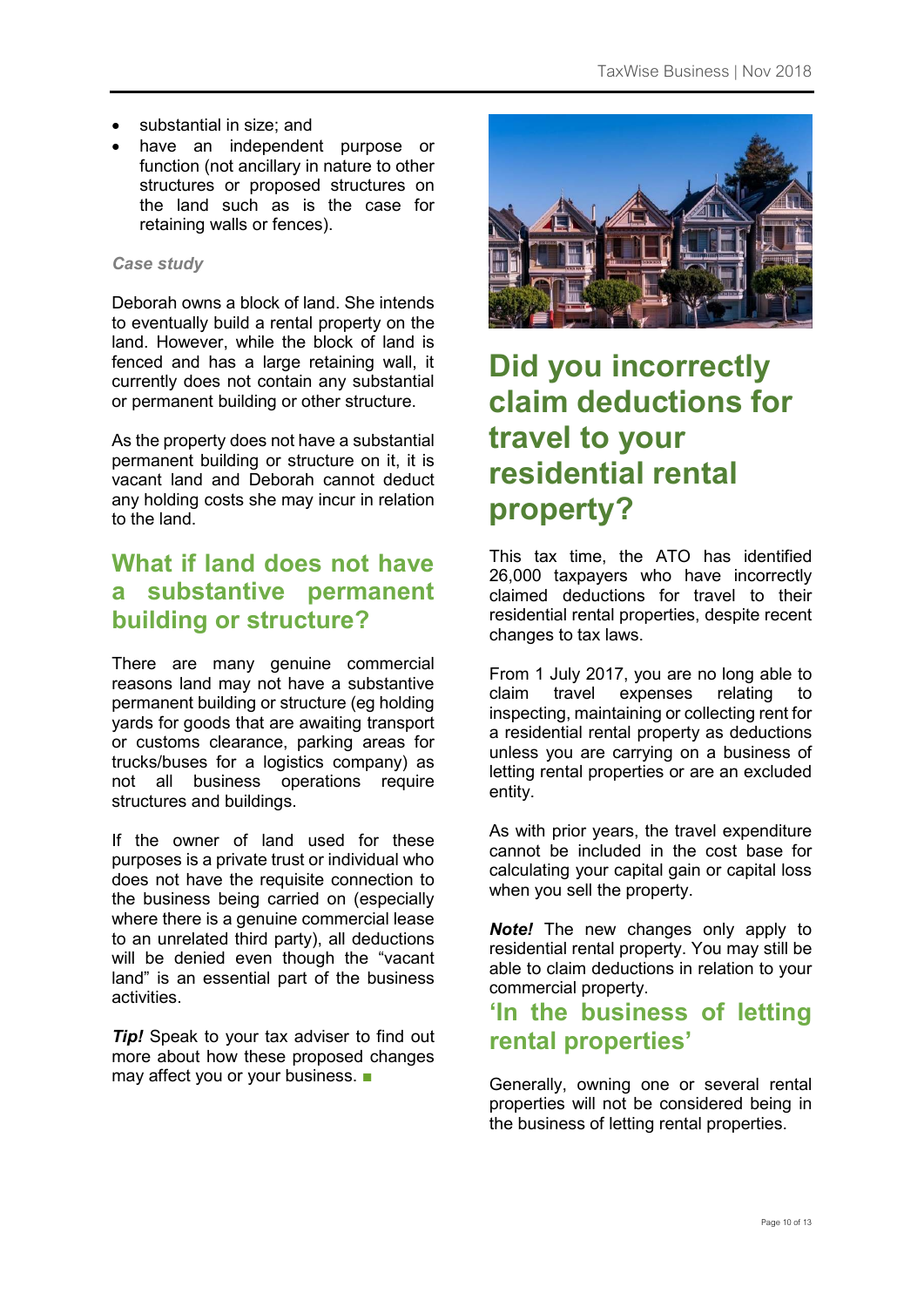The receipt of income by an individual from the letting of property to a tenant, or multiple tenants, will not typically amount to the carrying on of a business of letting rental properties.

This means that as their activities are generally considered a form of investment rather than a business, deductions for travel expenses are not allowed.

# **Excluded entities**

An excluded entity is a:

- corporate tax entity
- superannuation plan that is not a selfmanaged superannuation fund (SMSF)
- public unit trust
- managed investment trust
- unit trust or a partnership, all of the members of which are entities of a type listed above.

#### *Case study*

Tara's Tyres Pty Ltd incurred travel expenses in 2017-18 when the property manager was tasked with inspecting a residential property investment that is currently tenanted. Tara's Tyres Pty Ltd is a corporate tax entity (a company) and can claim a deduction for rental travel expenses.

### **ATO and data analytics**

The ATO has announced that it will be using sophisticated data analytics to assess a range of other deductions and work-related expenses.

Remember that when making a claim, you must follow the 4 golden rules:

- 1. You must have spent the money;
- 2. The expenditure must not have been reimbursed to you either directly or indirectly;
- 3. The expense must be directly related to earning your income; and

4. You must have some sort of record to prove that the expense was incurred (which can be produced if asked).

### **Made a mistake?**

Rental property investors: you should check if you fall into one of these exceptions before you lodge and claim for rental travel.

If you have already lodged and made a mistake, you can lodge an amendment. Speak to your tax adviser for more information. ■



# **New tax reporting requirements for couriers and cleaners**

If you own a business that provides cleaning or courier services (even if it's only part of the services provided), you now need to lodge a taxable payments annual report (TPAR) each year to tell the ATO about your payments to contractors.

# **What is a TPAR?**

The TPAR tells the ATO about payments that are made to contractors for providing services.

Contractors can include subcontractors, consultants and independent contractors. The details you need to report about each contractor are generally found on the invoice you should have received from them. This includes: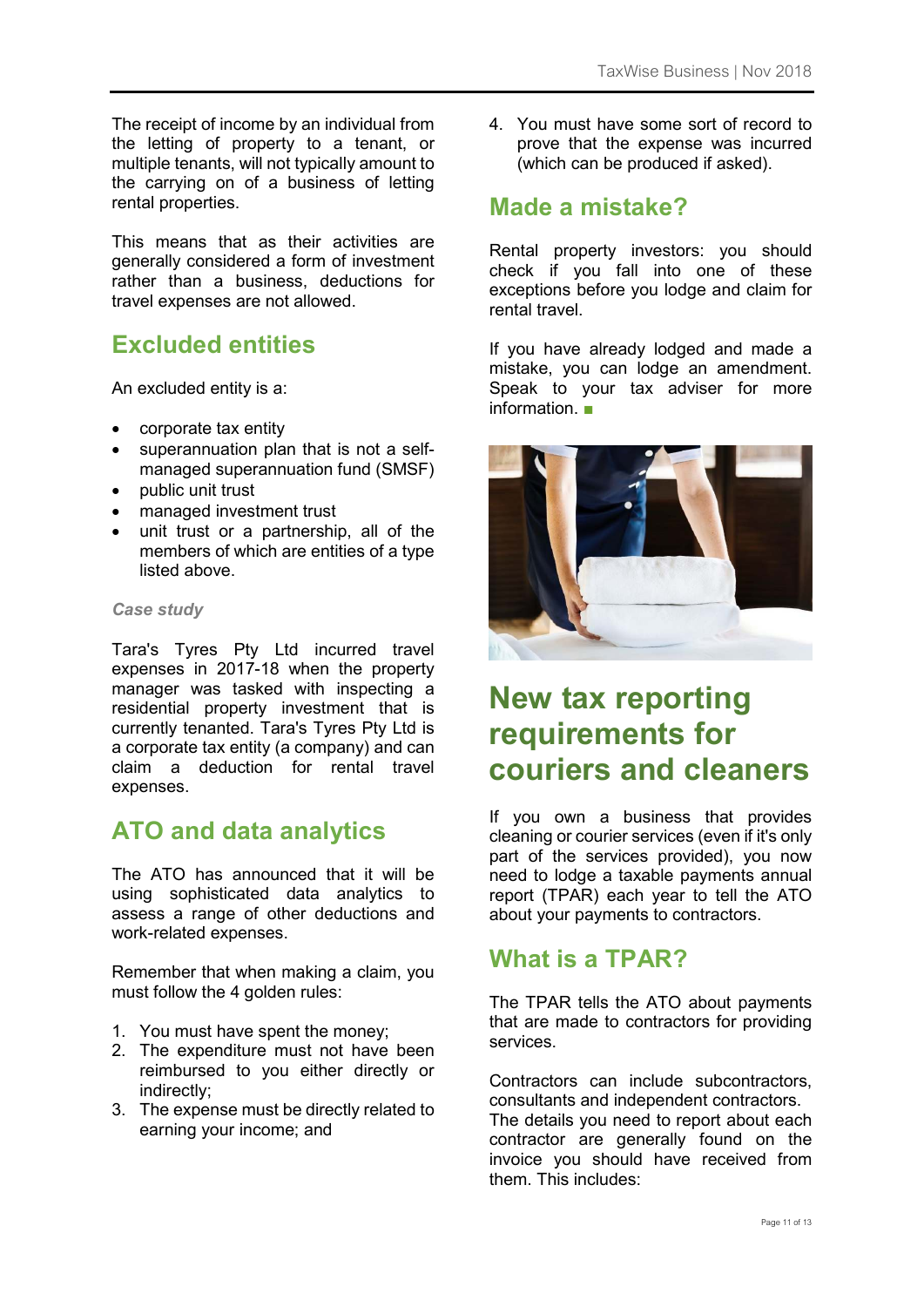- their Australian business number (ABN), where known
- their name and address
- gross amount you paid to them for the financial year (including any GST).

The ATO will use this information to make sure the contractors you pay are reporting all their income and meeting their tax obligations.

## **TPAR now extended to couriers and cleaners**

New laws were recently passed in Parliament to extend the taxable payments reporting system to include businesses providing:

- $cleaning$  services  $-$  to report payments to contractors for cleaning services
- courier services to report payments to contractors for courier services.

## **What are courier services?**

Courier services include:

- activities where items or goods are collected from, and/or delivered to, any place in Australia using a variety of methods including by car, truck, station wagon, van, ute, motorcycle, motorised scooter, drones, bicycle or other nonpowered means of transport, or on foot;
- door-to-door services that are often used for specialty deliveries or for small parcels or packages. Goods commonly transported using courier services include parcels, packages, letters and food.

*Note!* If you sell goods and you provide the option of a delivery service, you are supplying a courier service unless the customer doesn't have the option to obtain the goods from you any other way.

Courier services don't include:

- delivery of goods your business provides where delivery is the only method your clients or customers have of receiving the goods
- passenger transport services for example, buses and taxis
- freight transport the transportation of bulk or large quantities of items, goods or commodities via rail, sea, air, or road (usually heavy vehicle trucks or larger vehicles) from one location to another.

### **What are cleaning services?**

Cleaning services include (but are not limited to) any of the following activities undertaken on a building, residence, structure, place, surface, transport/vehicle, industrial machinery or equipment and for events:

- interior cleaning
- exterior cleaning (except sandblasting)
- carpet cleaning
- chimney cleaning
- gutter cleaning
- road sweeping and street cleaning
- swimming pool cleaning
- park and park facilities cleaning.

*Note!* If your business provides mixed services, not just courier or cleaning services, you may need to lodge a TPAR if the payments you receive for either courier or cleaning services make up 10% or more of your total GST turnover.

### **When do you need to lodge a TPAR?**

If your business needs to lodge a TPAR, you will need to lodge it by 28 August 2019 for payments made to contractors between 1 July 2018 and 30 June 2019. ■